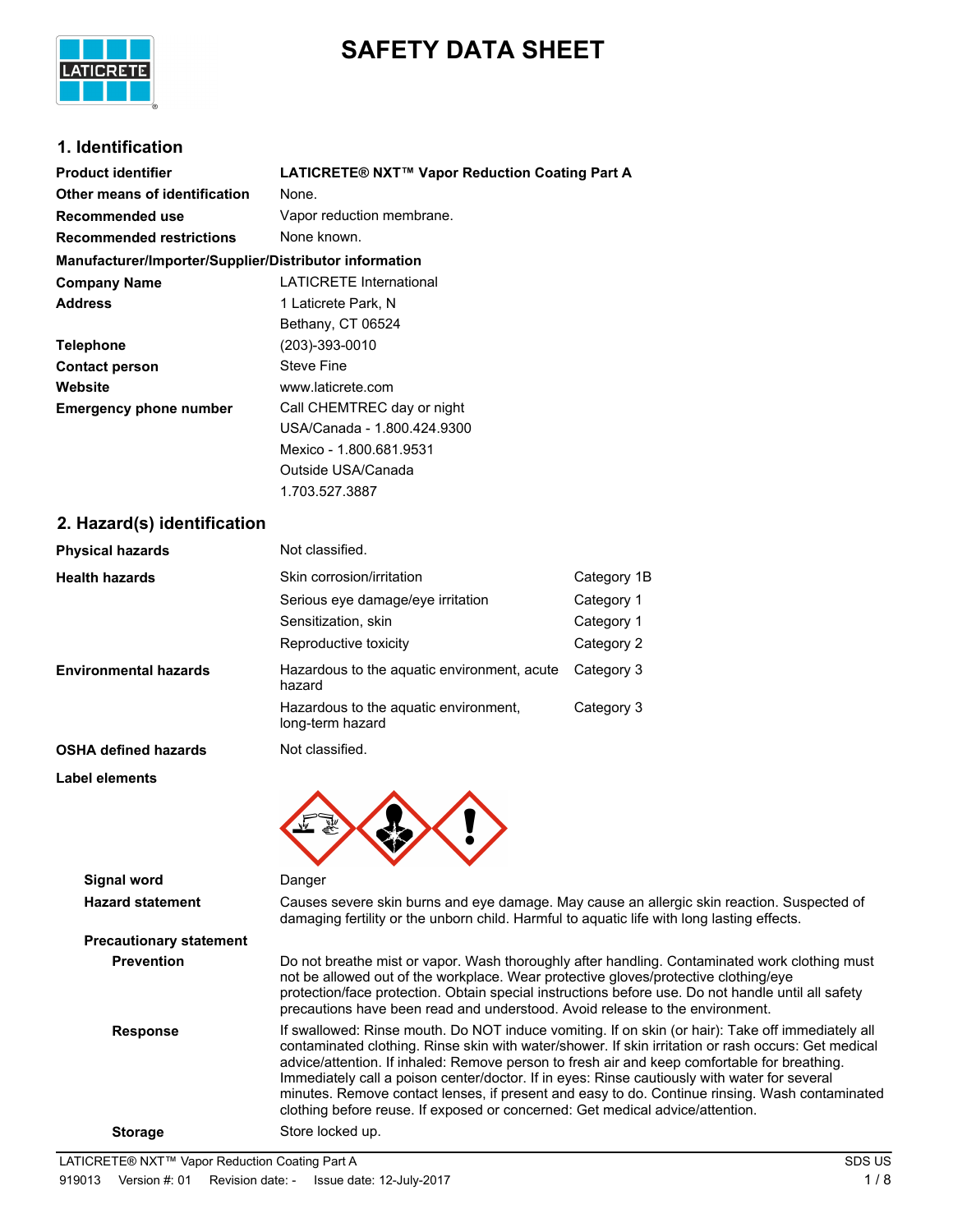**Supplemental information** None.

### **3. Composition/information on ingredients**

### **Mixtures**

| <b>Chemical name</b>                                                         |                                                                                                                                                                                                                                                                                     | <b>CAS number</b> | $\%$        |
|------------------------------------------------------------------------------|-------------------------------------------------------------------------------------------------------------------------------------------------------------------------------------------------------------------------------------------------------------------------------------|-------------------|-------------|
| Carbomonocyclic alkylated<br>mixtures of poly-aza-alkanes,<br>hydrogenated   |                                                                                                                                                                                                                                                                                     | 1173092-74-4      | $15 - 20$   |
| m-Phenylenebis(methylamine)                                                  |                                                                                                                                                                                                                                                                                     | 1477-55-0         | $5 - 10$    |
| 4-Tert-butylphenol                                                           |                                                                                                                                                                                                                                                                                     | 98-54-4           | 5 - 8       |
| 1,6-Hexanediamine,<br>2,2,4-trimethvl-                                       |                                                                                                                                                                                                                                                                                     | 3236-53-1         | $1 - 5$     |
| 1,3-bis[3-(dimethylamino)propy<br>llurea                                     |                                                                                                                                                                                                                                                                                     | 52338-87-1        | $0.5 - 1.5$ |
| <b>Composition comments</b>                                                  | All concentrations are in percent by weight unless ingredient is a gas. Gas concentrations are in<br>percent by volume.                                                                                                                                                             |                   |             |
| 4. First-aid measures                                                        |                                                                                                                                                                                                                                                                                     |                   |             |
| Inhalation                                                                   | Remove victim to fresh air and keep at rest in a position comfortable for breathing. Call a physician<br>if symptoms develop or persist.                                                                                                                                            |                   |             |
| <b>Skin contact</b>                                                          | Take off immediately all contaminated clothing. Chemical burns must be treated by a physician.<br>Rinse skin with water/shower. Call a physician or poison control center immediately. Wash<br>contaminated clothing before reuse.                                                  |                   |             |
| Eye contact                                                                  | Immediately flush eyes with plenty of water for at least 15 minutes. Remove contact lenses, if<br>present and easy to do. Continue rinsing. Get medical attention immediately.                                                                                                      |                   |             |
| Ingestion                                                                    | Rinse mouth. Do not induce vomiting. If vomiting occurs, keep head low so that stomach content<br>doesn't get into the lungs. Call a physician or poison control center immediately.                                                                                                |                   |             |
| <b>Most important</b><br>symptoms/effects, acute and<br>delayed              | Corrosive effects. Irritation of eyes and mucous membranes. Permanent eye damage including<br>blindness could result. Symptoms may include stinging, tearing, redness, swelling, and blurred<br>vision. Sensitization.                                                              |                   |             |
| Indication of immediate<br>medical attention and special<br>treatment needed | Provide general supportive measures and treat symptomatically. Symptoms may be delayed.<br>Chemical burns: Flush with water immediately. While flushing, remove clothes which do not<br>adhere to affected area. Call an ambulance. Continue flushing during transport to hospital. |                   |             |
| <b>General information</b>                                                   | Ensure that medical personnel are aware of the material(s) involved, and take precautions to<br>protect themselves. IF exposed or concerned: Get medical advice/attention.                                                                                                          |                   |             |
| 5. Fire-fighting measures                                                    |                                                                                                                                                                                                                                                                                     |                   |             |
| Suitable extinguishing media                                                 | Alcohol resistant foam. Water fog. Dry chemical powder. Carbon dioxide (CO2).                                                                                                                                                                                                       |                   |             |
| Unsuitable extinguishing<br>media                                            | Do not use water jet as an extinguisher, as this will spread the fire.                                                                                                                                                                                                              |                   |             |
| Specific hazards arising from<br>the chemical                                | Heating may cause the release of ammonia vapors.                                                                                                                                                                                                                                    |                   |             |
| Special protective equipment<br>and precautions for firefighters             | Self-contained breathing apparatus and full protective clothing must be worn in case of fire.                                                                                                                                                                                       |                   |             |
| <b>Fire fighting</b><br>equipment/instructions                               | In case of fire and/or explosion do not breathe fumes. Move containers from fire area if you can do<br>so without risk. Use water spray to cool unopened containers.                                                                                                                |                   |             |
| <b>General fire hazards</b>                                                  | No unusual fire or explosion hazards noted.                                                                                                                                                                                                                                         |                   |             |

### **6. Accidental release measures**

Keep unnecessary personnel away. Keep people away from and upwind of spill/leak. Wear appropriate protective equipment and clothing during clean-up. Do not touch damaged containers or spilled material unless wearing appropriate protective clothing. Ensure adequate ventilation. Local authorities should be advised if significant spillages cannot be contained. **Personal precautions, protective equipment and emergency procedures**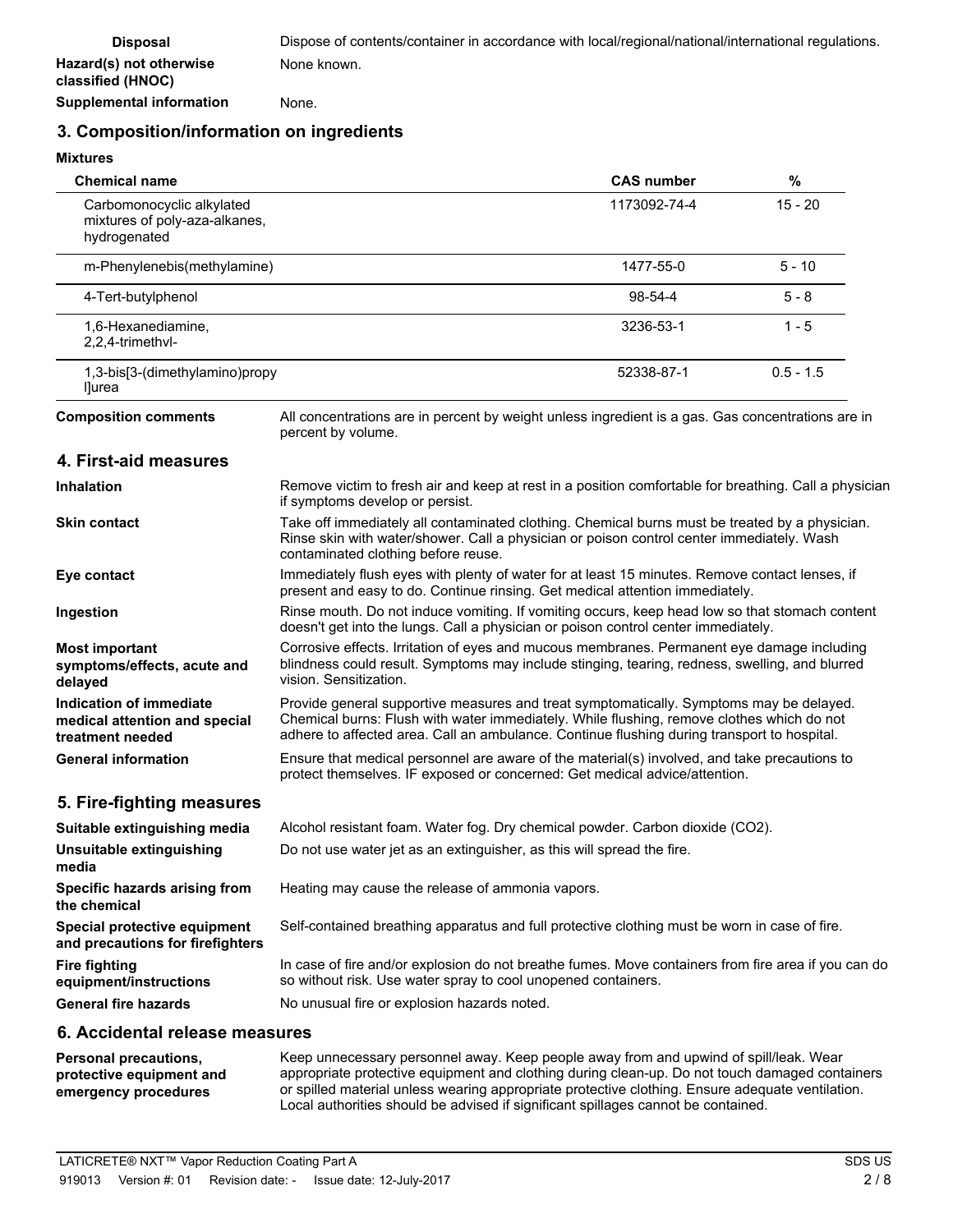| Methods and materials for<br>containment and cleaning up        | Large Spills: Stop the flow of material, if this is without risk. Dike the spilled material, where this is<br>possible. Absorb in vermiculite, dry sand or earth and place into containers. Following product<br>recovery, flush area with water.                                                                                                           |
|-----------------------------------------------------------------|-------------------------------------------------------------------------------------------------------------------------------------------------------------------------------------------------------------------------------------------------------------------------------------------------------------------------------------------------------------|
|                                                                 | Small Spills: Wipe up with absorbent material (e.g. cloth, fleece). Clean surface thoroughly to<br>remove residual contamination.                                                                                                                                                                                                                           |
| <b>Environmental precautions</b>                                | Never return spills in original containers for re-use. For waste disposal, see Section 13 of the SDS.<br>Avoid release to the environment. Do not discharge into drains, water courses or onto the ground.<br>Environmental manager must be informed of all major releases.                                                                                 |
| 7. Handling and storage                                         |                                                                                                                                                                                                                                                                                                                                                             |
| <b>Precautions for safe handling</b>                            | Do not handle until all safety precautions have been read and understood. Do not breathe mist or<br>vapor. Do not get in eyes, on skin, on clothing. Do not taste or swallow. Avoid contact during<br>pregnancy/while nursing. Use with adequate ventilation. Wear appropriate personal protective<br>equipment. Observe good industrial hygiene practices. |
| Conditions for safe storage,<br>including any incompatibilities | Keep container tightly closed. Store in a cool and well-ventilated place. Store away from<br>incompatible materials (See Section 10).                                                                                                                                                                                                                       |

# **8. Exposure controls/personal protection**

| <b>Occupational exposure limits</b>                                                              |                                                                                                             |                                                                                                                                                                                                                                                                                                                                                                                                                |
|--------------------------------------------------------------------------------------------------|-------------------------------------------------------------------------------------------------------------|----------------------------------------------------------------------------------------------------------------------------------------------------------------------------------------------------------------------------------------------------------------------------------------------------------------------------------------------------------------------------------------------------------------|
| <b>US. ACGIH Threshold Limit Values</b><br><b>Components</b>                                     | <b>Type</b>                                                                                                 | Value                                                                                                                                                                                                                                                                                                                                                                                                          |
| m-Phenylenebis(methylami<br>ne) (CAS 1477-55-0)                                                  | Ceiling                                                                                                     | $0.1$ mg/m3                                                                                                                                                                                                                                                                                                                                                                                                    |
| US. NIOSH: Pocket Guide to Chemical Hazards                                                      |                                                                                                             |                                                                                                                                                                                                                                                                                                                                                                                                                |
| <b>Components</b>                                                                                | <b>Type</b>                                                                                                 | <b>Value</b>                                                                                                                                                                                                                                                                                                                                                                                                   |
| m-Phenylenebis(methylami<br>ne) (CAS 1477-55-0)                                                  | Ceiling                                                                                                     | $0.1$ mg/m $3$                                                                                                                                                                                                                                                                                                                                                                                                 |
| <b>Biological limit values</b>                                                                   | No biological exposure limits noted for the ingredient(s).                                                  |                                                                                                                                                                                                                                                                                                                                                                                                                |
| <b>Exposure guidelines</b>                                                                       |                                                                                                             |                                                                                                                                                                                                                                                                                                                                                                                                                |
| US - California OELs: Skin designation                                                           |                                                                                                             |                                                                                                                                                                                                                                                                                                                                                                                                                |
| m-Phenylenebis(methylamine) (CAS 1477-55-0)<br>US - Tennessee OELs: Skin designation             |                                                                                                             | Can be absorbed through the skin.                                                                                                                                                                                                                                                                                                                                                                              |
| m-Phenylenebis(methylamine) (CAS 1477-55-0)<br>US ACGIH Threshold Limit Values: Skin designation |                                                                                                             | Can be absorbed through the skin.                                                                                                                                                                                                                                                                                                                                                                              |
| m-Phenylenebis(methylamine) (CAS 1477-55-0)<br>US. NIOSH: Pocket Guide to Chemical Hazards       |                                                                                                             | Can be absorbed through the skin.                                                                                                                                                                                                                                                                                                                                                                              |
| m-Phenylenebis(methylamine) (CAS 1477-55-0)                                                      |                                                                                                             | Can be absorbed through the skin.                                                                                                                                                                                                                                                                                                                                                                              |
| Appropriate engineering<br>controls                                                              | eyewash station.                                                                                            | Good general ventilation (typically 10 air changes per hour) should be used. Ventilation rates<br>should be matched to conditions. If applicable, use process enclosures, local exhaust ventilation,<br>or other engineering controls to maintain airborne levels below recommended exposure limits. If<br>exposure limits have not been established, maintain airborne levels to an acceptable level. Provide |
| Individual protection measures, such as personal protective equipment                            |                                                                                                             |                                                                                                                                                                                                                                                                                                                                                                                                                |
| <b>Eye/face protection</b>                                                                       | Wear safety glasses with side shields (or goggles). Face-shield. Wear a full-face respirator, if<br>needed. |                                                                                                                                                                                                                                                                                                                                                                                                                |
| <b>Skin protection</b><br><b>Hand protection</b>                                                 | Wear appropriate chemical resistant gloves.                                                                 |                                                                                                                                                                                                                                                                                                                                                                                                                |
| <b>Skin protection</b>                                                                           |                                                                                                             |                                                                                                                                                                                                                                                                                                                                                                                                                |
| Other                                                                                            | Wear appropriate chemical resistant clothing.                                                               |                                                                                                                                                                                                                                                                                                                                                                                                                |
| <b>Respiratory protection</b>                                                                    | In case of insufficient ventilation, wear suitable respiratory equipment.                                   |                                                                                                                                                                                                                                                                                                                                                                                                                |
| <b>Thermal hazards</b>                                                                           |                                                                                                             | Wear appropriate thermal protective clothing, when necessary.                                                                                                                                                                                                                                                                                                                                                  |
| <b>General hygiene</b><br>considerations                                                         |                                                                                                             | When using, do not eat, drink or smoke. Do not get this material on clothing. Always observe good<br>personal hygiene measures, such as washing after handling the material and before eating,<br>drinking, and/or smoking. Routinely wash work clothing and protective equipment to remove<br>contaminants. Contaminated work clothing should not be allowed out of the workplace.                            |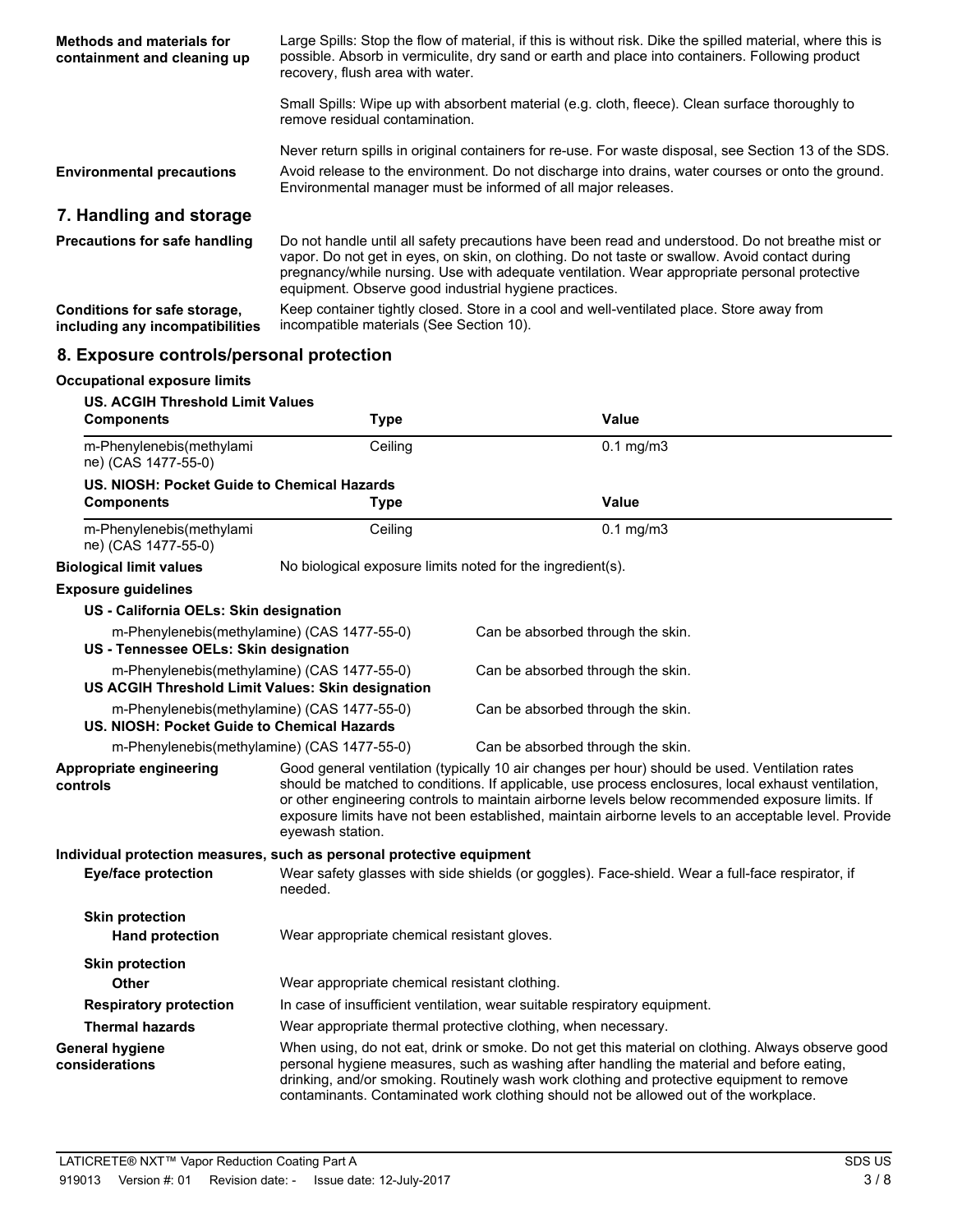# **9. Physical and chemical properties**

| Appearance                                        |                                                                                               |
|---------------------------------------------------|-----------------------------------------------------------------------------------------------|
| <b>Physical state</b>                             | Liquid.                                                                                       |
| <b>Form</b>                                       | Liquid.                                                                                       |
| Color                                             | Yellow.                                                                                       |
| Odor                                              | Ammoniacal.                                                                                   |
| <b>Odor threshold</b>                             | Not available.                                                                                |
| pH                                                | alkaline                                                                                      |
| Melting point/freezing point                      | Not available.                                                                                |
| Initial boiling point and boiling<br>range        | $>$ 392 °F ( $>$ 200 °C)                                                                      |
| <b>Flash point</b>                                | $>$ 212.0 °F ( $>$ 100.0 °C)                                                                  |
| <b>Evaporation rate</b>                           | Not applicable.                                                                               |
| <b>Flammability (solid, gas)</b>                  | Not applicable.                                                                               |
| Upper/lower flammability or explosive limits      |                                                                                               |
| <b>Flammability limit - lower</b><br>(%)          | Not available.                                                                                |
| <b>Flammability limit - upper</b><br>(%)          | Not available.                                                                                |
| Vapor pressure                                    | $< 0.01$ mm Hg (21 $^{\circ}$ C)                                                              |
| Vapor density                                     | Not available.                                                                                |
| <b>Relative density</b>                           | 1.04                                                                                          |
| Solubility(ies)                                   |                                                                                               |
| Solubility (water)                                | Soluble in water.                                                                             |
| <b>Solubility (solvents)</b>                      | Soluble.                                                                                      |
| <b>Partition coefficient</b><br>(n-octanol/water) | Not available.                                                                                |
| <b>Auto-ignition temperature</b>                  | Not available.                                                                                |
| <b>Decomposition temperature</b>                  | Not available.                                                                                |
| <b>Viscosity</b>                                  | 680 cP (21°C)                                                                                 |
| <b>Other information</b>                          |                                                                                               |
| <b>Bulk density</b>                               | 1.04                                                                                          |
| 10. Stability and reactivity                      |                                                                                               |
| Reactivity                                        | The product is stable and non-reactive under normal conditions of use, storage and transport. |
|                                                   |                                                                                               |

| Reactivity                                   | The product is stable and non-reactive under normal conditions of use, storage and transport.                                                                                                                                       |
|----------------------------------------------|-------------------------------------------------------------------------------------------------------------------------------------------------------------------------------------------------------------------------------------|
| <b>Chemical stability</b>                    | Material is stable under normal conditions.                                                                                                                                                                                         |
| <b>Possibility of hazardous</b><br>reactions | No dangerous reaction known under conditions of normal use.                                                                                                                                                                         |
| <b>Conditions to avoid</b>                   | Avoid temperatures exceeding the flash point. Contact with incompatible materials.                                                                                                                                                  |
| Incompatible materials                       | Alkaline metals. Oxidizing agents. Strong acids. A reaction accompanied by large heat release<br>occurs when the product is mixed with acids. Heat generated may be sufficient to cause vigorous<br>boiling creating splash hazard. |
| <b>Hazardous decomposition</b><br>products   | Carbon dioxide (CO2). Carbon monoxide. Ammonia. By heating and fire, irritating vapors/gases<br>may be formed.                                                                                                                      |
|                                              |                                                                                                                                                                                                                                     |

# **11. Toxicological information**

### **Information on likely routes of exposure**

| <b>Inhalation</b>   | Vapors may cause headache, fatique, dizziness and nausea.                                                              |
|---------------------|------------------------------------------------------------------------------------------------------------------------|
| <b>Skin contact</b> | Causes skin burns. May cause an allergic skin reaction.                                                                |
| Eye contact         | Causes eye burns.                                                                                                      |
| Ingestion           | May cause burns of the gastrointestinal tract if swallowed. May cause nausea, headache,<br>dizziness and intoxication. |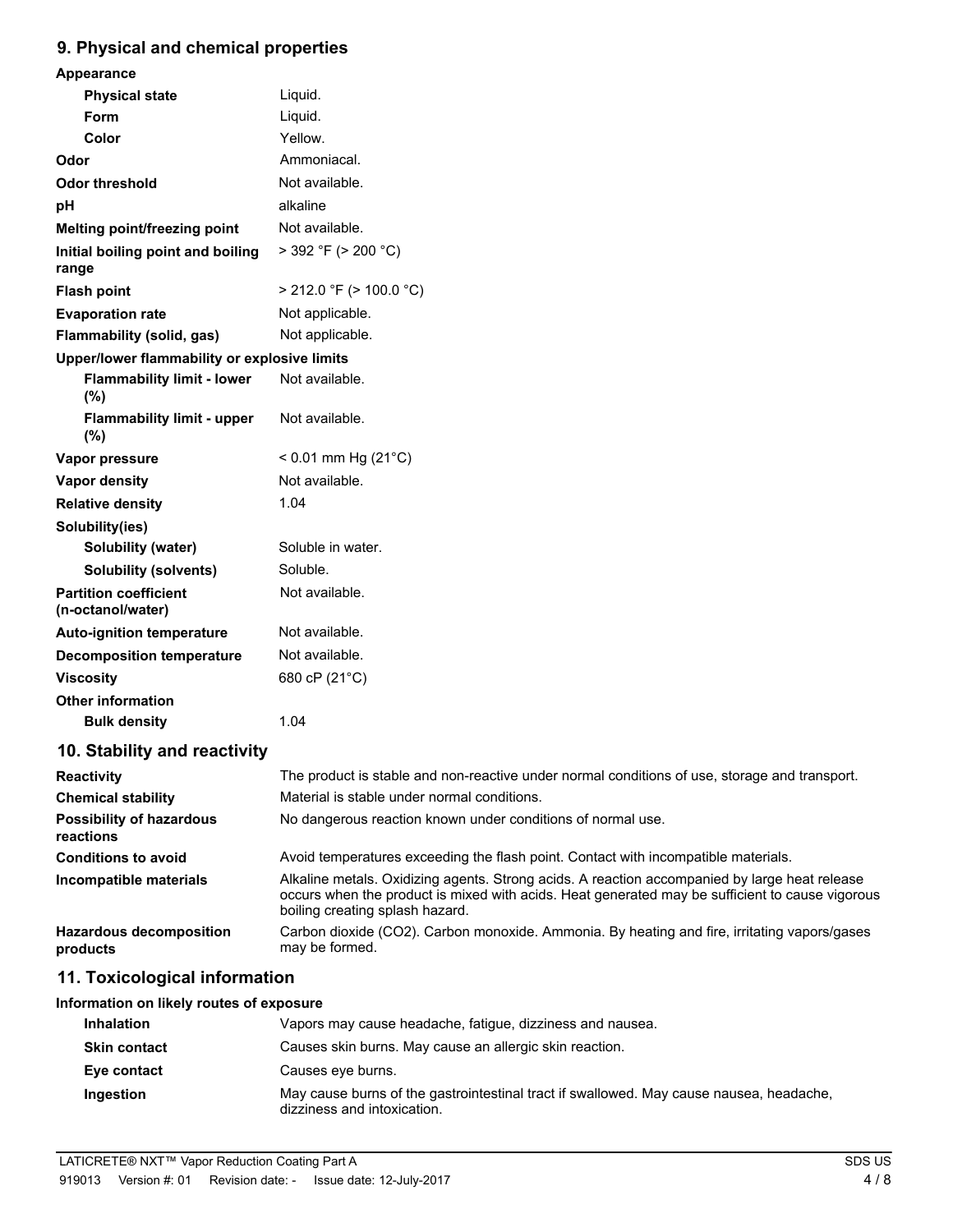Rash. Corrosive effects. Symptoms may include stinging, tearing, redness, swelling, and blurred vision. Permanent eye damage including blindness could result. Vapors may irritate throat and respiratory system and cause coughing.

### **Information on toxicological effects**

Acute toxicity **May cause discomfort if swallowed.** 

| <b>Components</b>                                                                | <b>Test Results</b><br><b>Species</b>                                                                                                                        |                                                    |                     |
|----------------------------------------------------------------------------------|--------------------------------------------------------------------------------------------------------------------------------------------------------------|----------------------------------------------------|---------------------|
| 4-Tert-butylphenol (CAS 98-54-4)                                                 |                                                                                                                                                              |                                                    |                     |
| <b>Acute</b>                                                                     |                                                                                                                                                              |                                                    |                     |
| Oral                                                                             |                                                                                                                                                              |                                                    |                     |
| LD50                                                                             | Rat                                                                                                                                                          |                                                    | 3620 mg/kg          |
| m-Phenylenebis(methylamine) (CAS 1477-55-0)                                      |                                                                                                                                                              |                                                    |                     |
| <b>Acute</b><br>Dermal                                                           |                                                                                                                                                              |                                                    |                     |
| LD50                                                                             | Rabbit                                                                                                                                                       |                                                    | 2000 mg/kg          |
| <b>Inhalation</b>                                                                |                                                                                                                                                              |                                                    |                     |
| Aerosol                                                                          |                                                                                                                                                              |                                                    |                     |
| <b>LC50</b>                                                                      | Rat                                                                                                                                                          |                                                    | 3.75 mg/l, 1 Hours  |
| Oral                                                                             |                                                                                                                                                              |                                                    |                     |
| LD50                                                                             | Rat                                                                                                                                                          |                                                    | 930 mg/kg           |
| <b>Skin corrosion/irritation</b>                                                 |                                                                                                                                                              | Causes severe skin burns and eye damage.           |                     |
| Serious eye damage/eye<br><i>irritation</i>                                      |                                                                                                                                                              | Causes serious eye damage.                         |                     |
| Respiratory or skin sensitization                                                |                                                                                                                                                              |                                                    |                     |
| <b>Respiratory sensitization</b>                                                 | No data available.                                                                                                                                           |                                                    |                     |
| <b>Skin sensitization</b>                                                        |                                                                                                                                                              | May cause an allergic skin reaction.               |                     |
| Germ cell mutagenicity                                                           | No data available to indicate product or any components present at greater than 0.1% are<br>mutagenic or genotoxic.                                          |                                                    |                     |
| Carcinogenicity                                                                  | This product is not considered to be a carcinogen by IARC, ACGIH, NTP, or OSHA.                                                                              |                                                    |                     |
| IARC Monographs. Overall Evaluation of Carcinogenicity                           |                                                                                                                                                              |                                                    |                     |
| Not listed.<br><b>NTP Report on Carcinogens</b>                                  |                                                                                                                                                              |                                                    |                     |
| Not listed.                                                                      |                                                                                                                                                              |                                                    |                     |
| OSHA Specifically Regulated Substances (29 CFR 1910.1001-1050)<br>Not regulated. |                                                                                                                                                              |                                                    |                     |
| <b>Reproductive toxicity</b>                                                     | Suspected of damaging fertility or the unborn child.                                                                                                         |                                                    |                     |
| Specific target organ toxicity -<br>single exposure                              | No data available.                                                                                                                                           |                                                    |                     |
| Specific target organ toxicity -<br>repeated exposure                            | No data available.                                                                                                                                           |                                                    |                     |
| <b>Aspiration hazard</b>                                                         | Not classified, however droplets of the product may be aspirated into the lungs through ingestion<br>or vomiting and may cause a serious chemical pneumonia. |                                                    |                     |
| <b>Chronic effects</b>                                                           | Prolonged exposure may cause chronic effects.                                                                                                                |                                                    |                     |
| 12. Ecological information                                                       |                                                                                                                                                              |                                                    |                     |
| <b>Ecotoxicity</b>                                                               |                                                                                                                                                              | Harmful to aquatic life with long lasting effects. |                     |
| <b>Components</b>                                                                |                                                                                                                                                              | <b>Species</b>                                     | <b>Test Results</b> |
| 4-Tert-butylphenol (CAS 98-54-4)                                                 |                                                                                                                                                              |                                                    |                     |
| <b>Aquatic</b>                                                                   |                                                                                                                                                              |                                                    |                     |
| Acute<br>Crustacea                                                               | EC50                                                                                                                                                         |                                                    | 3.4 mg/l, 48 Hours  |
| Fish                                                                             | <b>LC50</b>                                                                                                                                                  | Daphnia magna                                      |                     |
|                                                                                  |                                                                                                                                                              | Cyprinus carpio                                    | 5.1 mg/l, 96 Hours  |
| Persistence and degradability                                                    | No data is available on the degradability of this product.                                                                                                   |                                                    |                     |
| <b>Bioaccumulative potential</b>                                                 | No data available for this product.                                                                                                                          |                                                    |                     |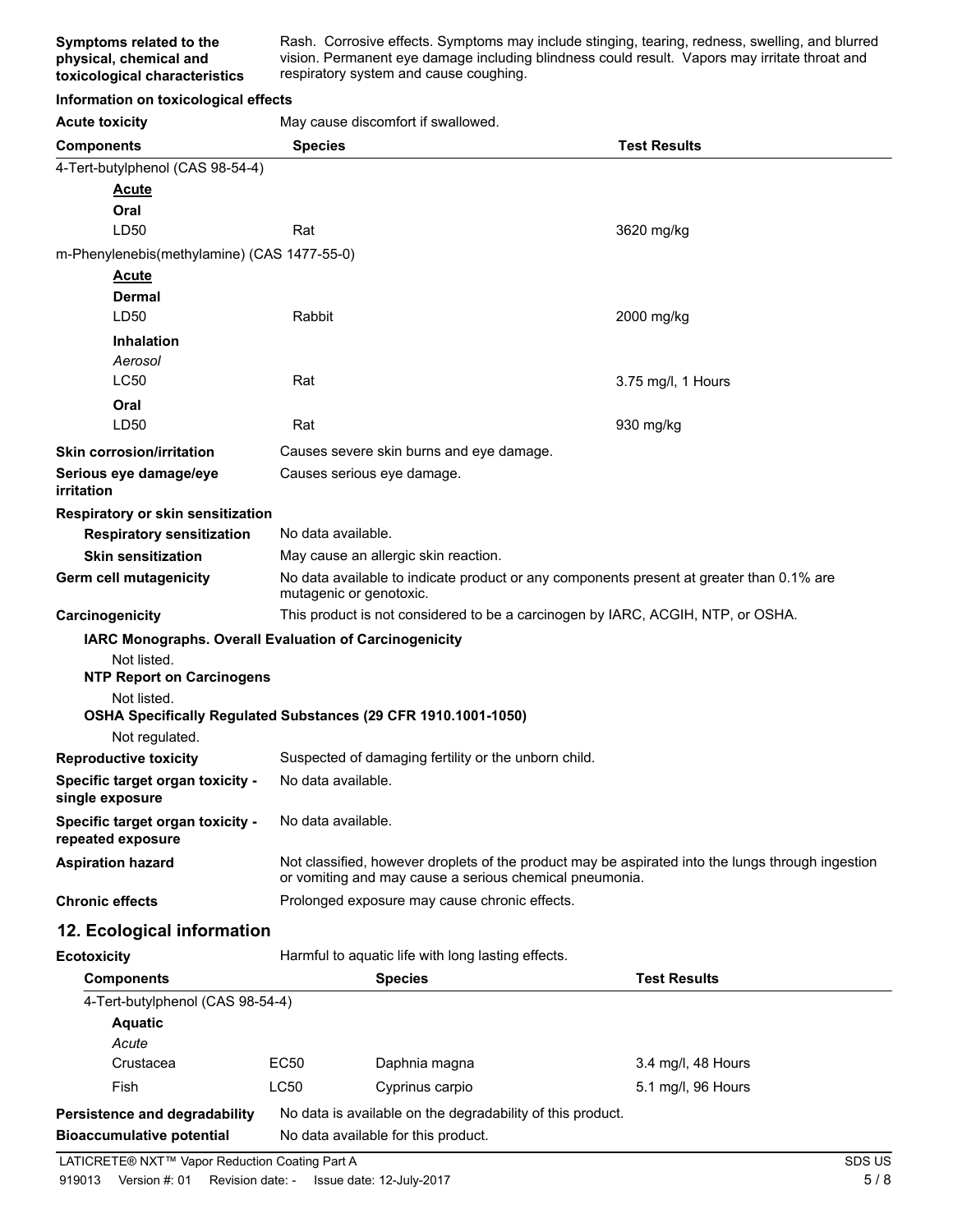| <b>Mobility in soil</b> | Not available.                                                                                                                                                                             |
|-------------------------|--------------------------------------------------------------------------------------------------------------------------------------------------------------------------------------------|
| Other adverse effects   | No other adverse environmental effects (e.g. ozone depletion, photochemical ozone creation<br>potential, endocrine disruption, global warming potential) are expected from this component. |

# **13. Disposal considerations**

| <b>Disposal instructions</b>             | Collect and reclaim or dispose in sealed containers at licensed waste disposal site. This material<br>and its container must be disposed of as hazardous waste. Do not allow this material to drain into<br>sewers/water supplies. Do not contaminate ponds, waterways or ditches with chemical or used<br>container. Dispose of contents/container in accordance with local/regional/national/international<br>regulations. |
|------------------------------------------|------------------------------------------------------------------------------------------------------------------------------------------------------------------------------------------------------------------------------------------------------------------------------------------------------------------------------------------------------------------------------------------------------------------------------|
| Hazardous waste code                     | The waste code should be assigned in discussion between the user, the producer and the waste<br>disposal company.                                                                                                                                                                                                                                                                                                            |
| Waste from residues / unused<br>products | Dispose of in accordance with local regulations. Empty containers or liners may retain some<br>product residues. This material and its container must be disposed of in a safe manner (see:<br>Disposal instructions).                                                                                                                                                                                                       |
| Contaminated packaging                   | Empty containers should be taken to an approved waste handling site for recycling or disposal.<br>Since emptied containers may retain product residue, follow label warnings even after container is<br>emptied.                                                                                                                                                                                                             |

# **14. Transport information**

#### **DOT**

| <b>UN number</b>                  | <b>UN2735</b>                                                                                                                                    |
|-----------------------------------|--------------------------------------------------------------------------------------------------------------------------------------------------|
| UN proper shipping name           | Amines, liquid, corrosive, n.o.s. (Carbomonocyclic alkylated mixtures of poly-aza-alkanes,<br>hydrogenated, 1,6-Hexanediamine, 2,2,4-trimethvl-) |
| Transport hazard class(es)        |                                                                                                                                                  |
| <b>Class</b>                      | 8                                                                                                                                                |
| <b>Subsidiary risk</b>            | $\overline{a}$                                                                                                                                   |
| Label(s)                          | 8                                                                                                                                                |
| Packing group                     | Ш                                                                                                                                                |
| <b>Environmental hazards</b>      |                                                                                                                                                  |
| <b>Marine pollutant</b>           | No                                                                                                                                               |
|                                   | Special precautions for user Read safety instructions, SDS and emergency procedures before handling.                                             |
| <b>Special provisions</b>         | IB3, T7, TP1, TP28                                                                                                                               |
| <b>Packaging exceptions</b>       | 154                                                                                                                                              |
| Packaging non bulk                | 203                                                                                                                                              |
| Packaging bulk                    | 241                                                                                                                                              |
| <b>IATA</b>                       |                                                                                                                                                  |
| <b>UN number</b>                  | <b>UN2735</b>                                                                                                                                    |
| UN proper shipping name           | Amines, liquid, corrosive, n.o.s. (Carbomonocyclic alkylated mixtures of poly-aza-alkanes,<br>hydrogenated, 1,6-Hexanediamine, 2,2,4-trimethvl-) |
| <b>Transport hazard class(es)</b> |                                                                                                                                                  |
| <b>Class</b>                      | 8                                                                                                                                                |
| <b>Subsidiary risk</b>            |                                                                                                                                                  |
| Label(s)                          | 8                                                                                                                                                |
| <b>Packing group</b>              | III                                                                                                                                              |
| <b>Environmental hazards</b>      | No                                                                                                                                               |
| <b>ERG Code</b>                   | 8L                                                                                                                                               |
|                                   | Special precautions for user Read safety instructions, SDS and emergency procedures before handling.                                             |
| <b>IMDG</b>                       |                                                                                                                                                  |
| <b>UN number</b>                  | <b>UN2735</b>                                                                                                                                    |
| UN proper shipping name           | Amines, liquid, corrosive, n.o.s. (Carbomonocyclic alkylated mixtures of poly-aza-alkanes,<br>hydrogenated, 1,6-Hexanediamine, 2,2,4-trimethvl-) |
| <b>Transport hazard class(es)</b> |                                                                                                                                                  |
| <b>Class</b>                      | 8                                                                                                                                                |
| <b>Subsidiary risk</b>            | $\overline{a}$                                                                                                                                   |
| Label(s)                          | 8                                                                                                                                                |
| Packing group                     | III                                                                                                                                              |
| <b>Environmental hazards</b>      |                                                                                                                                                  |
| <b>Marine pollutant</b>           | No                                                                                                                                               |
| <b>EmS</b>                        | F-A, S-B                                                                                                                                         |
|                                   | Special precautions for user Read safety instructions, SDS and emergency procedures before handling.                                             |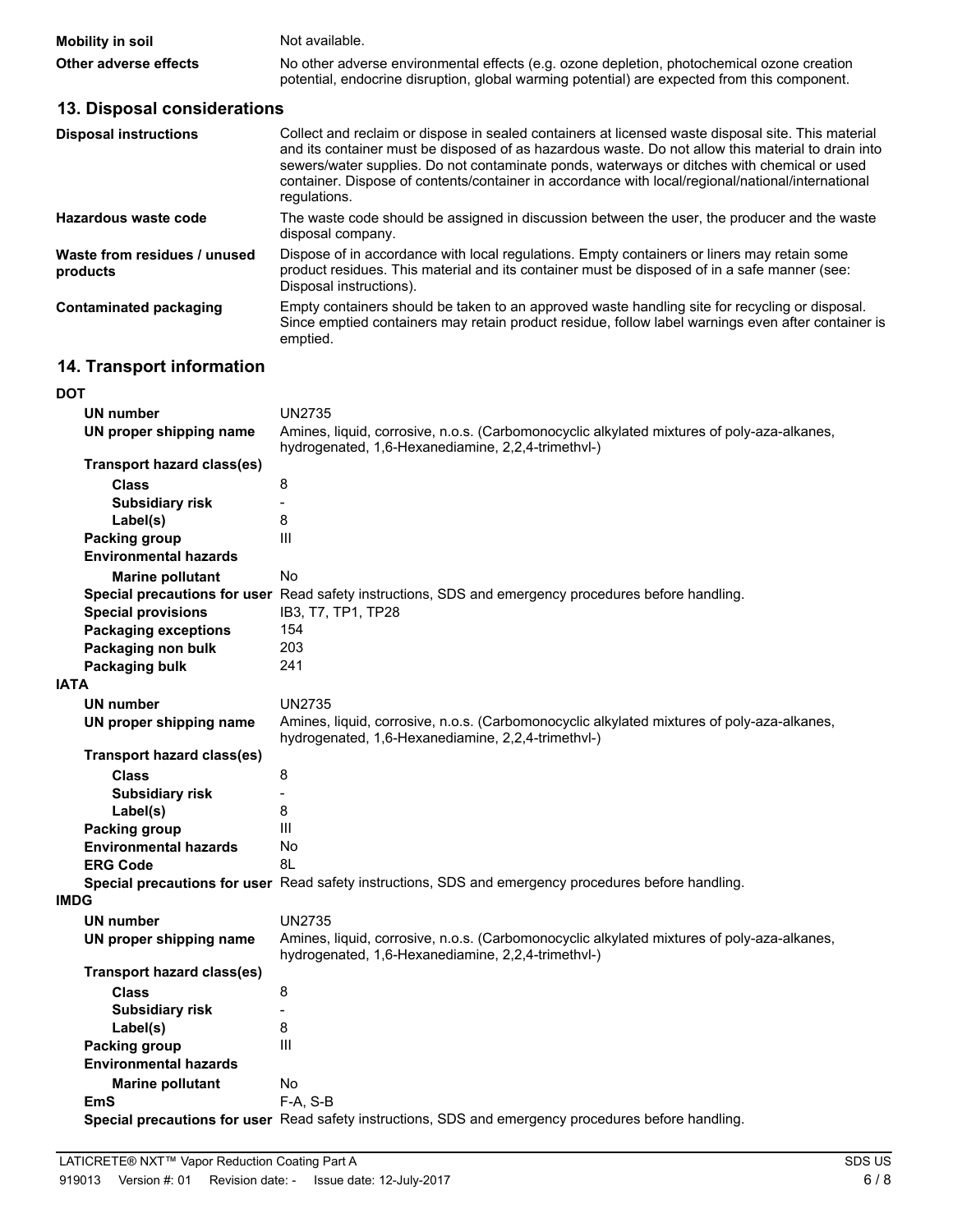| Transport in bulk according to<br>Annex II of MARPOL 73/78 and<br>the IBC Code          | This substance/mixture is not intended to be transported in bulk.                                                                                                                                 |            |
|-----------------------------------------------------------------------------------------|---------------------------------------------------------------------------------------------------------------------------------------------------------------------------------------------------|------------|
| <b>General information</b>                                                              | IATA classification is not relevant as the material is not transported by air.                                                                                                                    |            |
| 15. Regulatory information                                                              |                                                                                                                                                                                                   |            |
| <b>US federal regulations</b>                                                           | This product is a "Hazardous Chemical" as defined by the OSHA Hazard Communication<br>Standard, 29 CFR 1910.1200.                                                                                 |            |
|                                                                                         | TSCA Section 12(b) Export Notification (40 CFR 707, Subpt. D)                                                                                                                                     |            |
| Not regulated.                                                                          | OSHA Specifically Regulated Substances (29 CFR 1910.1001-1050)                                                                                                                                    |            |
| Not regulated.<br><b>CERCLA Hazardous Substance List (40 CFR 302.4)</b>                 |                                                                                                                                                                                                   |            |
| Not listed.                                                                             |                                                                                                                                                                                                   |            |
| Superfund Amendments and Reauthorization Act of 1986 (SARA)<br><b>Hazard categories</b> | Immediate Hazard - Yes<br>Delayed Hazard - Yes<br>Fire Hazard - No<br>Pressure Hazard - No<br>Reactivity Hazard - No                                                                              |            |
| SARA 302 Extremely hazardous substance<br>Not listed.                                   |                                                                                                                                                                                                   |            |
| SARA 311/312 Hazardous<br>chemical                                                      | Yes                                                                                                                                                                                               |            |
| SARA 313 (TRI reporting)<br>Not regulated.                                              |                                                                                                                                                                                                   |            |
| Not regulated.<br>Not regulated.                                                        | Clean Air Act (CAA) Section 112 Hazardous Air Pollutants (HAPs) List<br>Clean Air Act (CAA) Section 112(r) Accidental Release Prevention (40 CFR 68.130)                                          |            |
| <b>Safe Drinking Water Act</b><br>(SDWA)                                                | Not regulated.                                                                                                                                                                                    |            |
| US state regulations                                                                    | California Safe Drinking Water and Toxic Enforcement Act of 1986 (Proposition 65): This material<br>is not known to contain any chemicals currently listed as carcinogens or reproductive toxins. |            |
| US. Massachusetts RTK - Substance List                                                  |                                                                                                                                                                                                   |            |
|                                                                                         | m-Phenylenebis(methylamine) (CAS 1477-55-0)<br>US. New Jersey Worker and Community Right-to-Know Act                                                                                              |            |
|                                                                                         | 1,6-Hexanediamine, 2,2,4-trimethyl- (CAS 3236-53-1)<br>m-Phenylenebis(methylamine) (CAS 1477-55-0)<br>US. Pennsylvania Worker and Community Right-to-Know Law                                     |            |
| <b>US. Rhode Island RTK</b>                                                             | m-Phenylenebis(methylamine) (CAS 1477-55-0)                                                                                                                                                       |            |
|                                                                                         | m-Phenylenebis(methylamine) (CAS 1477-55-0)                                                                                                                                                       |            |
| <b>International Inventories</b>                                                        |                                                                                                                                                                                                   |            |
| Country(s) or region                                                                    | On inventory (yes/no)*<br>Inventory name                                                                                                                                                          |            |
| Australia<br>Canada                                                                     | Australian Inventory of Chemical Substances (AICS)<br>Domestic Substances List (DSL)                                                                                                              | Yes<br>Yes |
| Canada                                                                                  | Non-Domestic Substances List (NDSL)                                                                                                                                                               | No         |
| China                                                                                   | Inventory of Existing Chemical Substances in China (IECSC)                                                                                                                                        | No         |
| Europe                                                                                  | European Inventory of Existing Commercial Chemical<br>Substances (EINECS)                                                                                                                         | Yes        |
| Europe                                                                                  | European List of Notified Chemical Substances (ELINCS)                                                                                                                                            | No         |
| Japan                                                                                   | Inventory of Existing and New Chemical Substances (ENCS)                                                                                                                                          | Yes        |